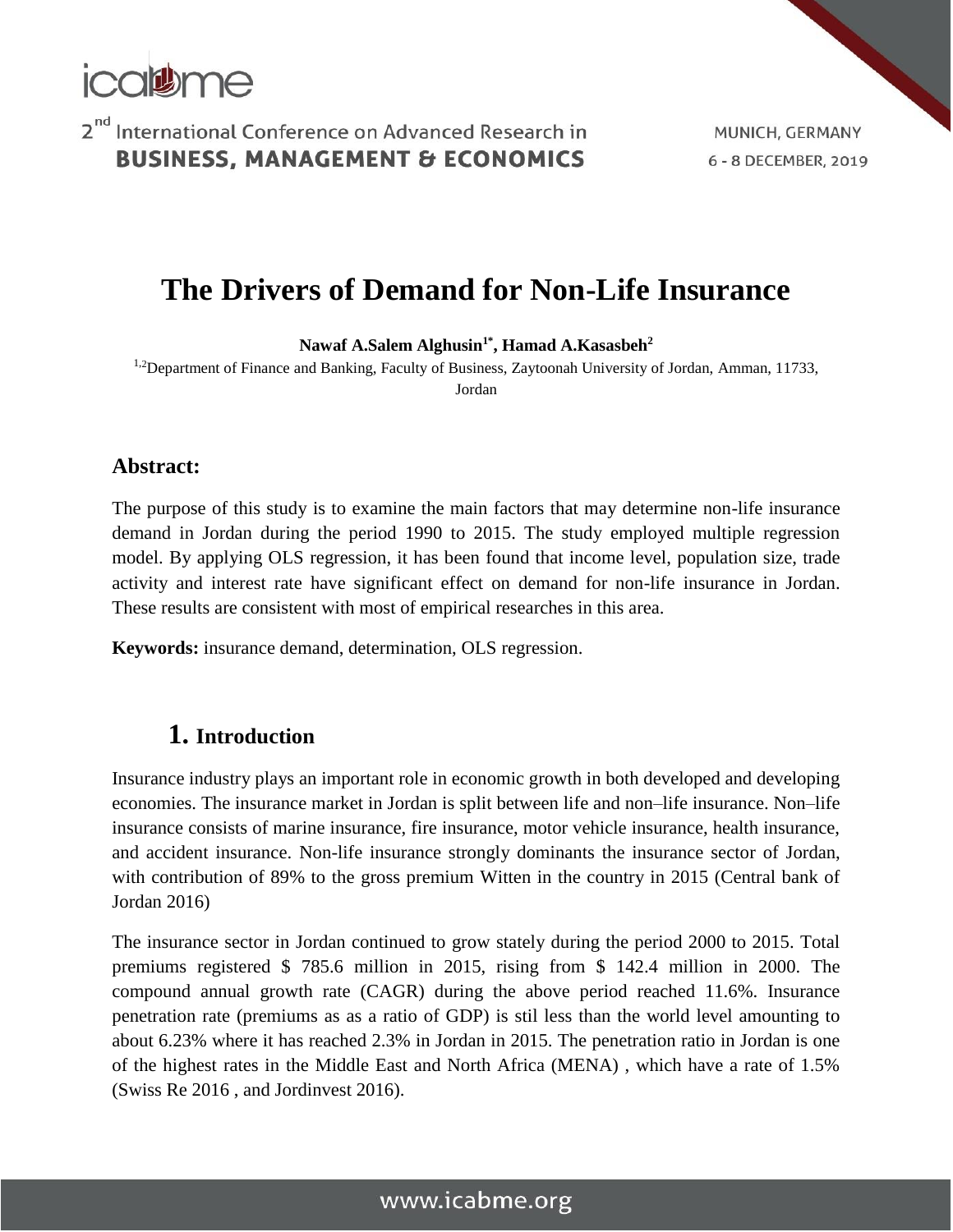

MUNICH, GERMANY 6 - 8 DECEMBER, 2019

According to Arena (2003) "insurance market activity may promote economic growth by allowing different risk to be managed more efficiently. This will encourage the accumulation of new capital through mobilizing domestic saving into productive investment". Recent unpublished study has revealed that insurance sector in Jordan affect economic growth positively (Kasasbeh, 2017).

Although the insurance sector has grown significantly in Jordan during the last decades, in addition to its highly potential impact on Jordan economic growth, economic and insurance researchers have not paid much attention to the sector contribution in the economy. Also little has been known about the factors that may affect the demand for non–life insurance in Jordan. Therefore, this study is expected to fill the gap in literature by identifying the factors that determined the non-life insurance in Jordan.

Thus, it's the main purpose of this paper is to examine economic, social, demographic and other factors that may determine non-life insurance demand in Jordan. The results of this study are useful for domestic non-life insurance companies in developing their existing market as well as in choosing and delivering new insurance proudest. The result is also useful for policy makers in dealing with the impact of various factors on non-life insurance demand, which would help them in developing the sector thereby enhancing economic growth in the domestic economy.

The paper is organized as follows. Section 2 highlights literature on the determinants of the demand for non-life insurance. Section 3, presents the research methodology and data used in the analysis. The results of the empirical research are given in section 4. Finally, section 5 will offer some conclusions remarks.

## **2. Literature Review**

Reviewing the previous studies that have been devoted to study the determinations of the demand for non-life insurance indicates that these studies consider the macroeconomic factors, demographic factors, and social factors, as the major factors influencing the demand for non-life insurance. Sherden (1984), beenstock et al. (1988), Brown et al. (2000), ward et al. (2004), Erike.E et al. (2011), Park et al. (2011), Treerattanapun (2011), Swiss Re(2012), Boubaker. K, et al. (2012), Poposki et al. (2013), S.L Oragos (2014),K . poposki et al. (2015), and Moboga C.K (2015).

Sherden (1984) conducted a study in order to analysis the termination of demand for Automobile insurance. The author used across sectional analysis of consumption limited to automobile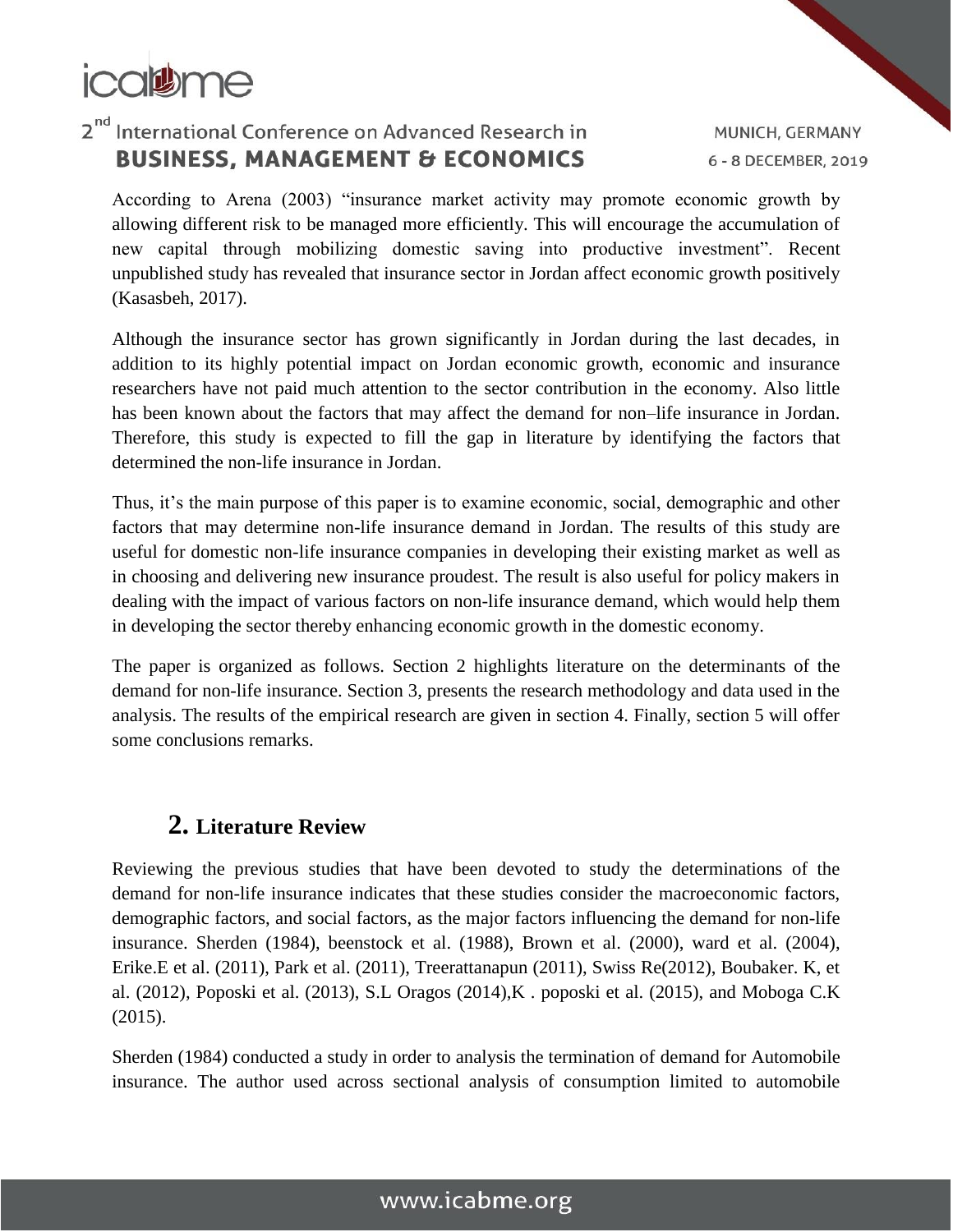

MUNICH, GERMANY 6 - 8 DECEMBER, 2019

insurance in the state of Massoachuseties in 1979. Results of the study indicate that income level has a positive impact on demand for motor insurance.

Beenstock, dickiuson and khajuria (1988), applied time series and cross section analysis over 12 years, covering 12 countries. The authors examined the relationship between property liability insurance premiums and income, interest rates. The found that income is related positively to premiums . Also, they have found that real interest rate correlated positively with the insurance premiums.

Browne, Chung, and frees (2000), study the factor influencing demand for general liability and motor vehicle insurance consumption across the () countries between 1987 and 1993. They found out that income and wealth influence demand for motor and liability insurance. Also, Esho et al. (2004) found that there is appositive relationship between income and expenses for property liability insurance.

Treeratattanapun (2011) found that for higher level of GDP per capita, non-life insurance becomes more affordable, thereby the demand for non-life insurance products rises as income of non-life insurance consumer's rise. Also, Park and Lemaire (2011) pointed out that education has a positive relationship with non-life insurance demand in about 82 countries for a period of 10 years.

The study of Erik.E, leste.E, and Rocha.R (2011) examines the determinants of insurance premiums (both life and non-life premiums) and total assets for a panel of about 90 countries during the period (2000-2008). The results show that income and trade activity have appositive and significant impact on demand for non-life insurance, while inflation has significant but positive impact on demand for non-life insurance. Population size was found to be significant has a negative impact on non-life demand for insurance.

Bhatia.B.S, and Yadav.B, (2013), Regressed non-life insurance indicators on various macroeconomic variable as such as inflation, population, money supply ratio to GDP and GNP. The results of the study show that GDP has positive and significant impact on the insurance density (non-life insurance per capital). Inflation and population have negative impact on nonlife insurance indicators, but inflation found to be insignificant.

Petkofski.M, and Kjosevski (2013) used an international data set for 16 countries from Central and South – Eastern Europe during the period 1988-2010 to identify determinants of the demand for non-life insurance. Their results show that GDP per capital, trade activity, and education level are the most predictors of the demand for non-life insurance. However, Inflation, and population density are not strongly associated with the non-life insurance demand.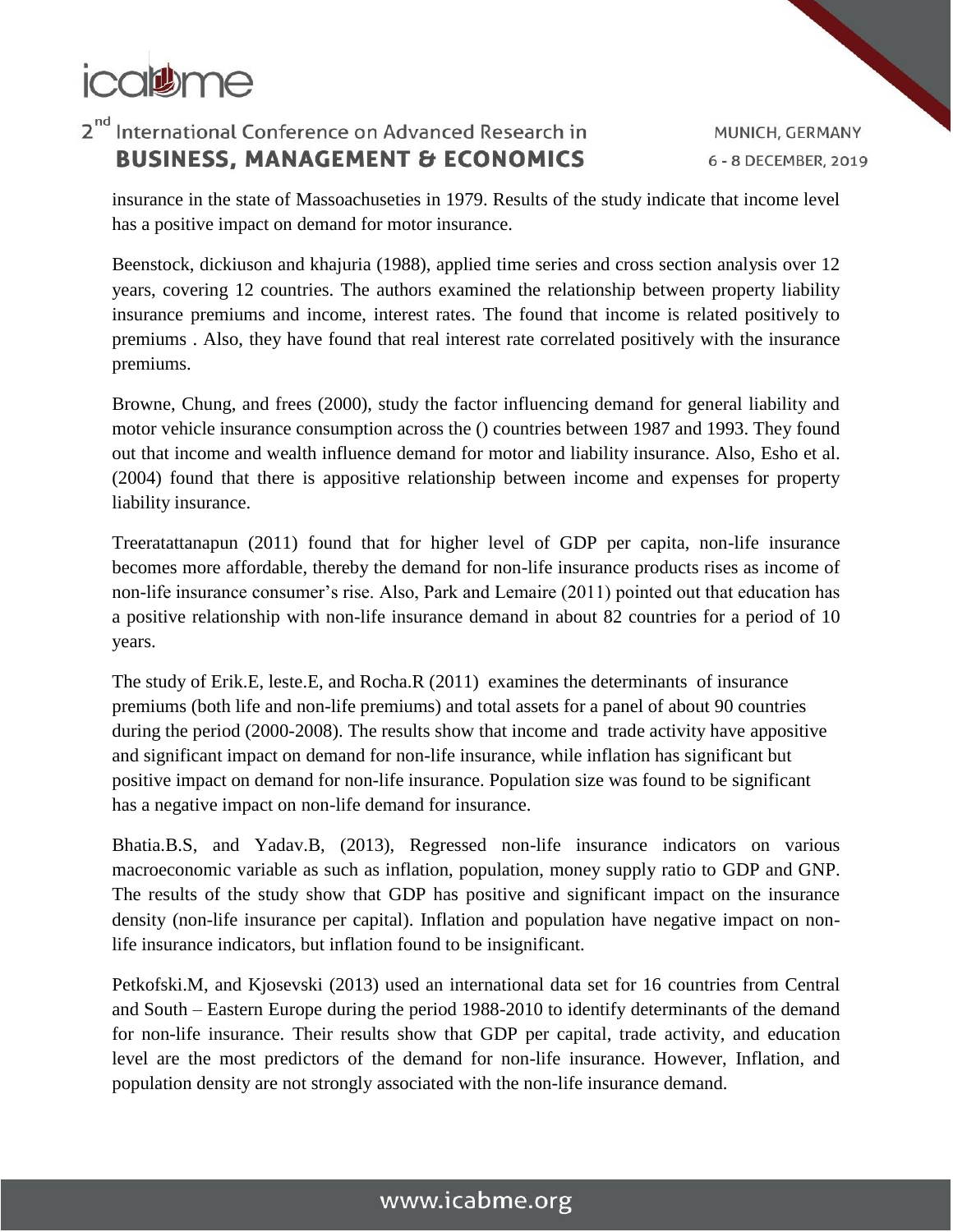

MUNICH, GERMANY 6 - 8 DECEMBER, 2019

Dragos S.L (2014), conduct a study on life and non-life insurance demand determination, and by using the econometrics of panel data on 17 emerging economies from Asia and Europe over a 10 year period. The results showed that there is a significant relationship between Education level and the demand for non-life insurance. Income is also found to be significant with non-life insurance demand.

Popski.K, Kjosevski.J, and Stojanovski.Z, (2015) conducted a study to examine the determination of non-life insurance penetration in 8 countries from South Eastern Europe during the period 1995-2011, applying a Panel Vector Error Correction Model (PVECM). The study results show that GDP per capita income positively and significantly influence the non-life insurance penetration. Inflation was found to have negative and significant impact on non-life insurance penetration, while population and education were found to have significant but negative impact on demand for non-life insurance.

Also, kjosevki.J, et al. (2015) examined the determinants of non-life insurance demand in 14 countries of Central and South – Eastern Europe between 1995 -2011 within Vector Error Correction Model (VECM). Empirical results of this study showed that the number of passenger cars, the role of law and GDP have positive and significant impact on non-life insurance demand.

According to Swiss Re (2012), the non-life insurance industries should manage the unexpected changes in interest rates. For example, in ease of unanticipated high interest rates, the industries can use renewal period in order to reprice their products, while in case of unanticipated low interest rules raising the prices of insurance policies would allow the non-life industries to restore profitability. This implies that the interest rates impact on the demand for non-life insurance would be of the opposite of that of inflation rates impact.

Following Boubaker.H, and Sghaier.N, (2012), The interest rates and inflation have a differential impact on the non-life insurance premiums depending on the value of inflation rate. During the inflationary period, the impact of the interest rates and inflation rate on the non-life insurance premiums are confirmed, positive and negative respectively. While in case of deflationary periods, the effect of interest rules and inflation rate on the non-life insurance will be negative and positive respectively.

## **3. Methodology**

In this section, the study will investigate the key determinants of non-life insurance demand in Jordan. From the above literature review it can be shown that there are several macroeconomic variables and demographic variables have been widely examined and identified to affect the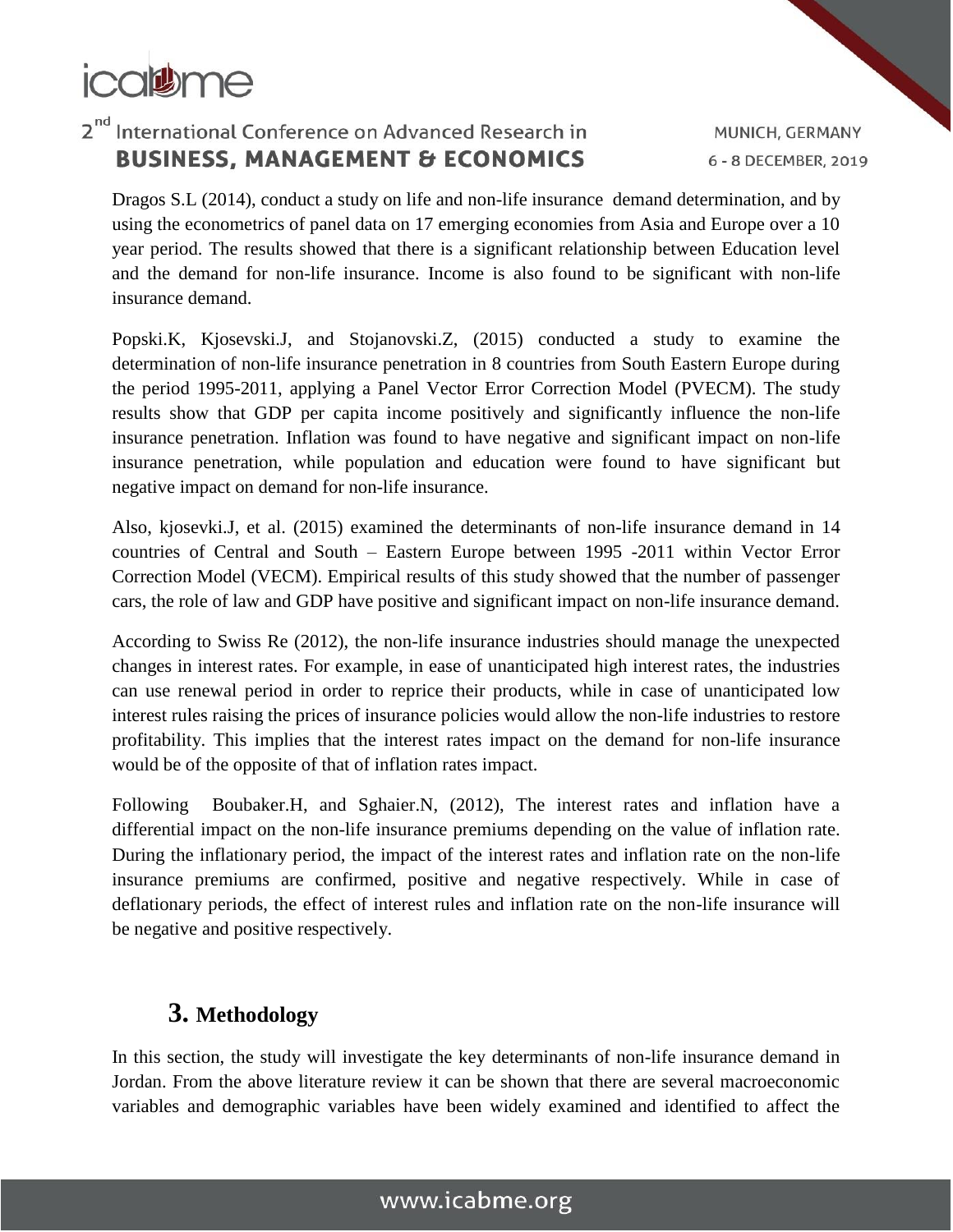

demand for non-life insurance. For examples of these variables are income, inflation rate, interest rate, trade activity, population size, and education level. The OLS regression model has been employed as statistical tool for data analysis. The model to be used in the study is specified in line with the works of Petkovski.K , et al. (2013), Poposki.K, et al. (2015), and Kjosevki.J, et al. (2015), with some modifications. The functional relationship between non-life insurance demand and the above-mentioned variables is explored by considering the following equation.

#### $TP = B0 + B1.LN(GDPPer) + B2.IR + B3.TO + B4.I + B5.PG + B6.SYE + U$

Where, LN(GDPPER) is the natural logarithm, U is the disturbance tern, and B0,B1,B2,B3,B4,B5, and B6 are the coefficients to be estimated.

Annual time series data for the period 1990-2015 were collected from various sources. Table1, describes the measurement and source of data for variables.

| Abbreviation  | Variable                              | Measurement                                                      | Source of Data                                                   |
|---------------|---------------------------------------|------------------------------------------------------------------|------------------------------------------------------------------|
| <b>TP</b>     | Demand for non-life insurance         | Non-life insurance premiums as a<br>ratio of GDP                 | Jordan Insurance federation<br>(JOIF) annual reports             |
| <b>GDPPer</b> | Gross domestic product per<br>capital | Nominal GDP per capital                                          | Central bank of Jordan<br>(CBJ), yearly statistical<br>bulletin  |
| IR            | Inflation rate                        | Percentage of annual change in<br>consumer price index (CPI)     | Central bank of Jordan<br>(CBJ), yearly statistical<br>bulletin. |
| <b>TO</b>     | Trade activity                        | Total (national exports $+$ (total<br>imports) as a ratio of GDP | Central bank of Jordan<br>(CBJ), yearly statistical<br>bulletin. |
|               | Interest rate                         | lending rate in commercial banks                                 | Central bank of Jordan<br>(CBJ), yearly statistical<br>bulletin. |
| PG            | Population size                       | Population growth rate                                           | Central bank of Jordan<br>(CBJ), yearly statistical<br>bulletin. |
| <b>SYE</b>    | <b>Education level</b>                | Expected years in school.                                        | UNDP, Human<br>Development Report, 2016                          |

#### **Table 1. Variable Definition, Measurement, and Source of data**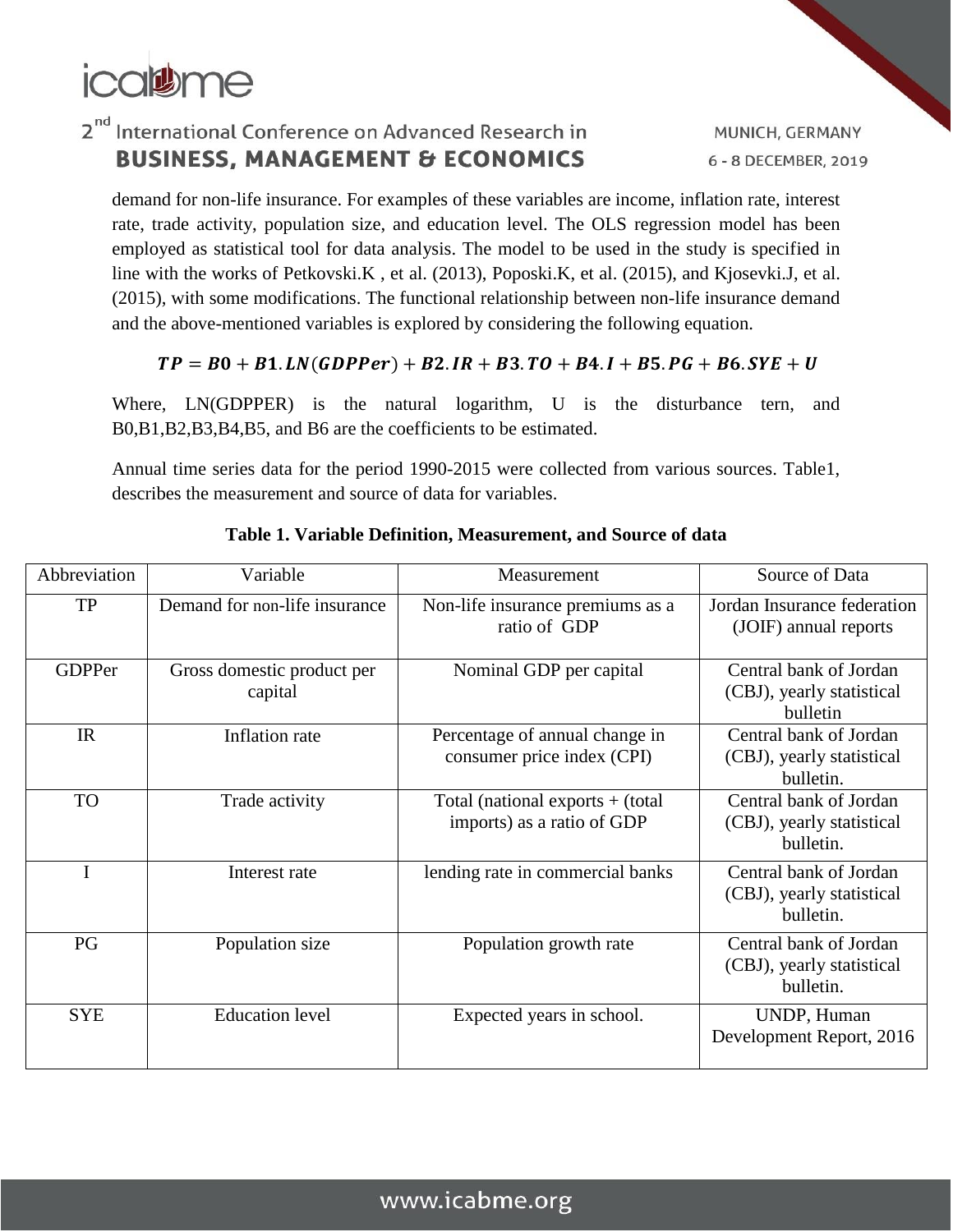# icaltume

## 2<sup>nd</sup> International Conference on Advanced Research in **BUSINESS, MANAGEMENT & ECONOMICS**

## **3.1 Regression Results and Hypotheses Test**

Before starting discussion regression results, it's worth saying that since the used data represents time series covering the period (1990-2015), and with the probability of having a problem of instability over time, a unit root test was carried out for the data. By using Phillips- Peron (PP) unit root test, the results confirmed the conclusions reached in the appendix (2) that the data at their level not stationary but become stationary after the first differencing. Therefore, the all-time series for the variables under the study of order one 1(1) are integrated.

Also, according to the co-integration results presented in appendix (3), and since the trace statistics at the level of significant 5% are greater than a critical value, we, therefore, reject the null hypothesis which indicates that there is no cointegration between variables of the study. Thus, along run relationship could be conducted between non-life insurance demand (TP) and its determinates variables. Moreover, the multicollinearity test using the Variance Inflator Factor (VIF) indicates that no multicollinearity problem among independent variables. As shown in table (2), VIF is less than 10 and tolerance is greater than .10, then there is no multicollinearity problem.

| Variables   | Tolerance | VIF   |
|-------------|-----------|-------|
| Ln (GDPPer) | .391      | 2.536 |
|             | .232      | 4.311 |
| IR          | .576      | 1.735 |
| <b>SYE</b>  | .264      | 3.793 |
| <b>TO</b>   | .486      | 2.056 |
| PG          | .480      | 2.082 |

**Table (2) Variance Inflation Factor Test**

The empirical results as shown in table (3) show that the variables included in the model explain 94.5% of the variation in the demand for non-life insurance (TP), as can be seen from the value of the coefficient of determination. The estimated model has prop probability (F-statistics) of 0.000 which shows that the independent variables altogether explain the dependent variable (TP) very well. Also, the estimation process is free of the autocorrelation problem as the DW coefficient indicates (DW=1.9). Based on the empirical results of the model, the following Hypotheses are tested as follows.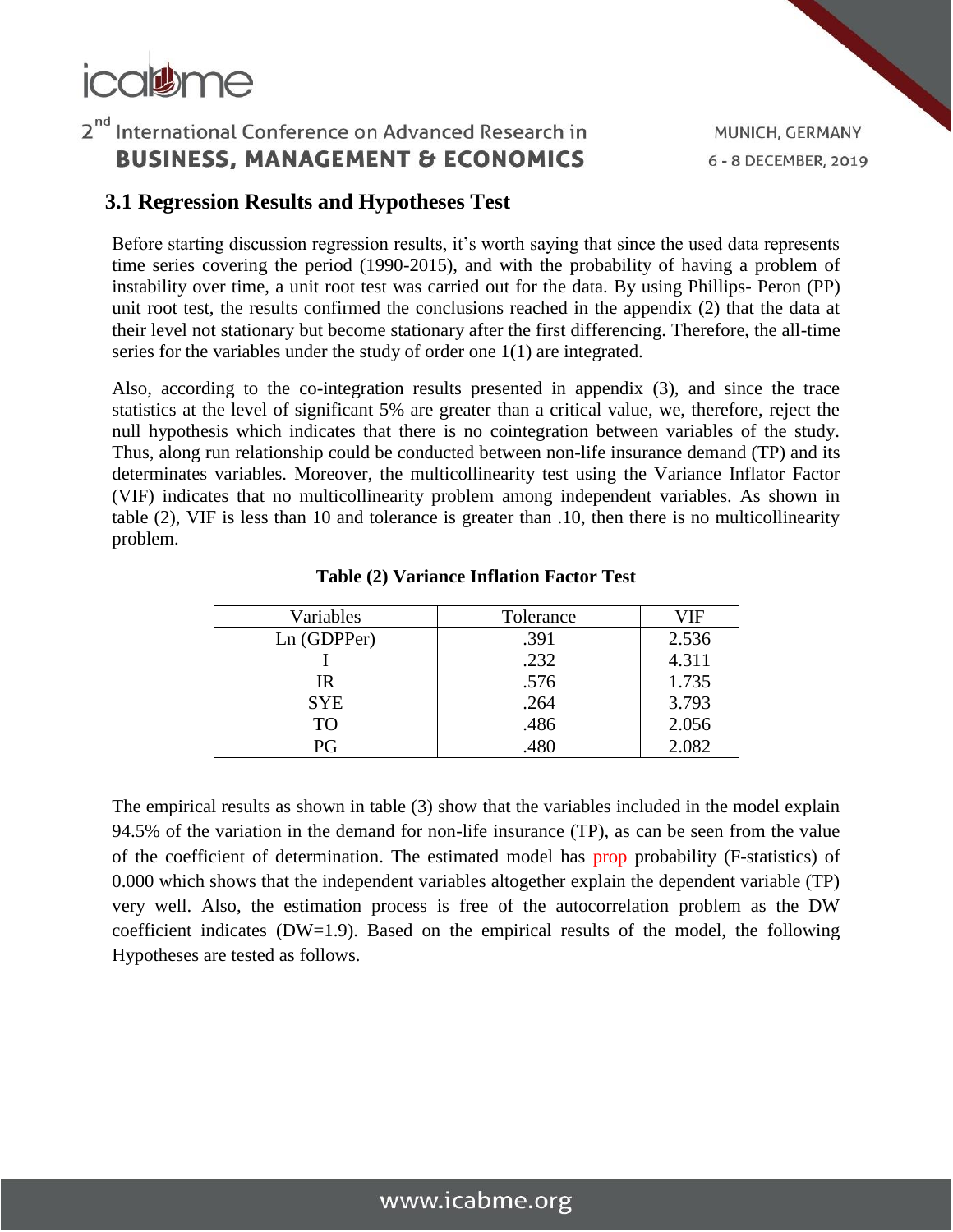

MUNICH, GERMANY 6 - 8 DECEMBER, 2019

| Variable                                                                                                                         | Coefficient                                                                      | Std. Error                                                                                                                           | t-Statistic | Prob.                                                                         |  |
|----------------------------------------------------------------------------------------------------------------------------------|----------------------------------------------------------------------------------|--------------------------------------------------------------------------------------------------------------------------------------|-------------|-------------------------------------------------------------------------------|--|
| Ln(GDPPer)                                                                                                                       | 0.003229                                                                         | 0.000697                                                                                                                             | 4.631603    | 0.0002                                                                        |  |
| I                                                                                                                                | $-0.000173$                                                                      | 0.000264                                                                                                                             | $-0.655076$ | 0.5207                                                                        |  |
| <b>IR</b>                                                                                                                        | $-0.000225$                                                                      | 5.56E-05                                                                                                                             | $-4.051767$ | 0.0007                                                                        |  |
| <b>SYE</b>                                                                                                                       | 0.002994                                                                         | 0.000513                                                                                                                             | 5.838965    | 0.0000                                                                        |  |
| <b>TO</b>                                                                                                                        | 0.000139                                                                         | 1.73E-05                                                                                                                             | 8.028784    | 0.0000                                                                        |  |
| P <sub>G</sub>                                                                                                                   | 0.020931                                                                         | 0.009963                                                                                                                             | 2.100845    | 0.0500                                                                        |  |
| $\mathcal{C}$                                                                                                                    | $-0.062238$                                                                      | 0.010128                                                                                                                             | $-6.145406$ | 0.0000                                                                        |  |
| R-squared<br>Adjusted R-squared<br>S.E. of regression<br>Sum squared resid<br>Log likelihood<br>F-statistic<br>Prob(F-statistic) | 0.944962<br>0.926617<br>0.000897<br>1.45E-05<br>144.0498<br>51.50826<br>0.000000 | Mean dependent var<br>S.D. dependent var<br>Akaike info criterion<br>Schwarz criterion<br>Hannan-Quinn criter.<br>Durbin-Watson stat |             | 0.019131<br>0.003311<br>$-10.96399$<br>$-10.62270$<br>$-10.86933$<br>1.900615 |  |

#### **Table (3) OLS regression results TP is the dependent variable.**

#### **3.2 Income level**

**Ho**: there is no significant effect of income level on non-life insurance demand.

The empirical results in table (3) show that GDP per capital regression coefficient is .00323 and the p-value is .0002. This result is consistent with the works of Sherden (1984), Beenstok et al. (1988), Browne et al. (2000), Esho, et al. (2004), Treeratattanapun (2011), Erik.E, et al. (2011), Bhatia.B.S, et al. (2013), Petkovski.M, et al. (2013), S.L.Dragos (2014), Poposki.K et al. (2015), and Kjosevki.J, et al. (2015). Based on this result, the researcher reject the null hypothesis that the income level and non-life insurance demand have no significant relationship, and accepts that income level has an impact on non-life insurance demand in Jordan.

## **3.3 Education Level**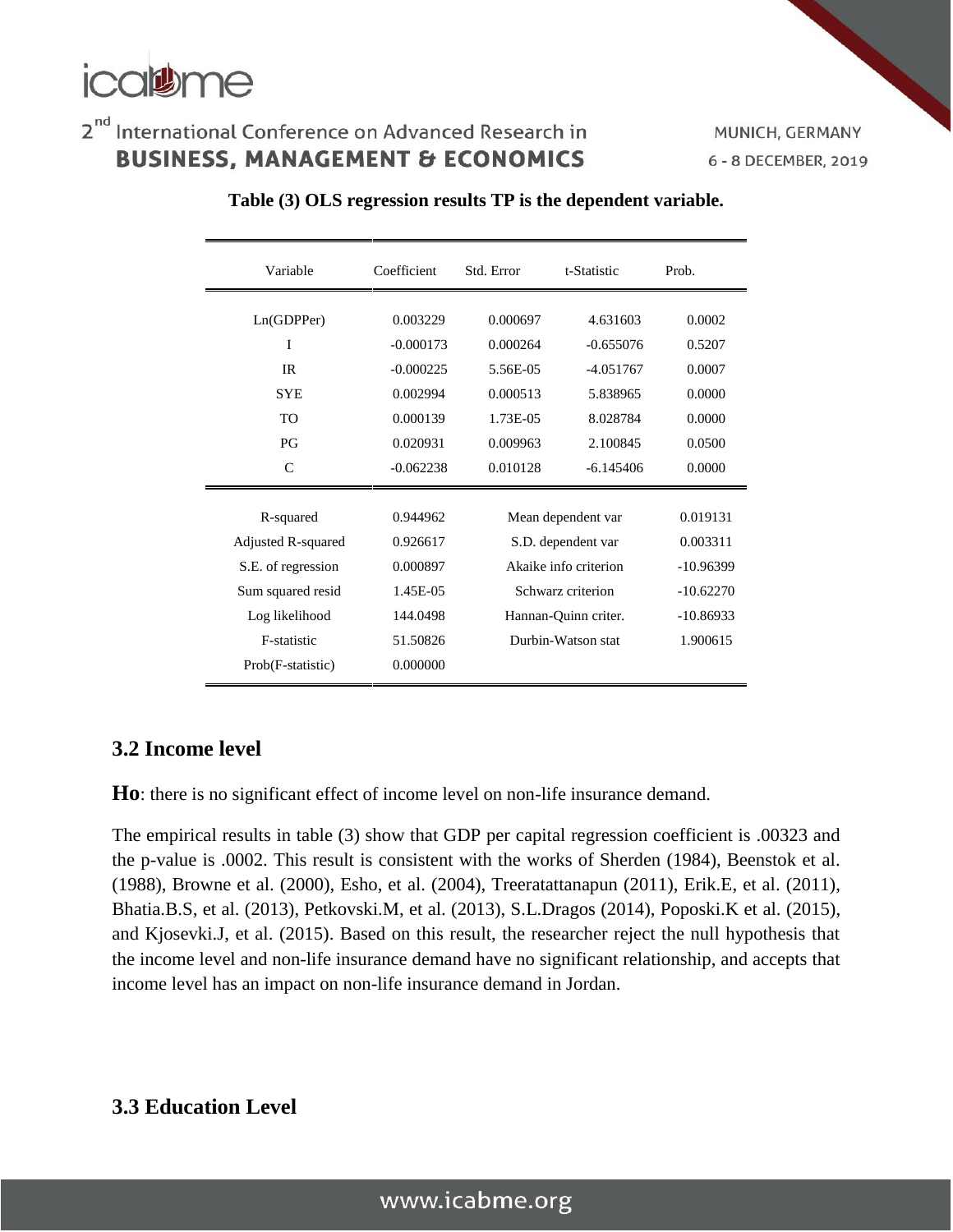# icalthe

# 2<sup>nd</sup> International Conference on Advanced Research in **BUSINESS, MANAGEMENT & ECONOMICS**

MUNICH, GERMANY 6 - 8 DECEMBER, 2019

**Ho**: there is no significant effect of education level on non-life demand for insurance.

The empirical results in table (3) show that education level has positive and significant influence on non-life insurance demand in Jordan with regression coefficient .00299 and p-value of .0000. This result is consistent with the works of Treeratattanapun (2011), Petkovski.M, et al. (2013), and S.L.Dragos (2014). However, the findings of Poposki.K, et al. (2015), are not in line with this finding that shows significant but negative impact of education level on demand for non-life insurance. Therefore, based on the regression result, and on the most of empirical studies mentioned above, the researcher rejects the null hypothesis that the education level and the nonlife demand for insurance have no significant relationship, and accepts that education level has an impact on non-life insurance demand in Jordan.

## **3.4 Trade activity**

**Ho**: there is no significant effect of trade activity on non-life insurance demand in Jordan.

The empirical results in table (3) show that trade activity has appositive and significant influence on non-life insurance demand in Jordan, with a regression coefficient .00014 and P-value of .0000. This result is consistent with the works of Erik.E, et al. (2011), and Petkovski.M, et al. (2013). Therefore, based on the regression result, the researcher rejects the null hypothesis that the trade activity and non-life demand for insurance have no significant relationship, and accepts that trade activity has an impact on non-life insurance demand in Jordan.

### **3.5 Population size**

**Ho**: There is no significant effect of population size on non-life demand for insurance in Jordan.

The empirical results in table (3) show that population growth has appositive and significant influence on non-life insurance demand in Jordan, with a regression coefficient .021 and P-value of .0500. This result is coincident with the works of Petkovski.M et al. (2014). Therefore, based on the regression result, the researcher rejects the null hypothesis that the population size and non-life insurance demand have no significant relationship, and accepts that population size has an impact on non-life insurance demand in Jordan.

### **3.6 Interest rate**

**Ho**: There is no significant effect of interest rate on non-life insurance demand.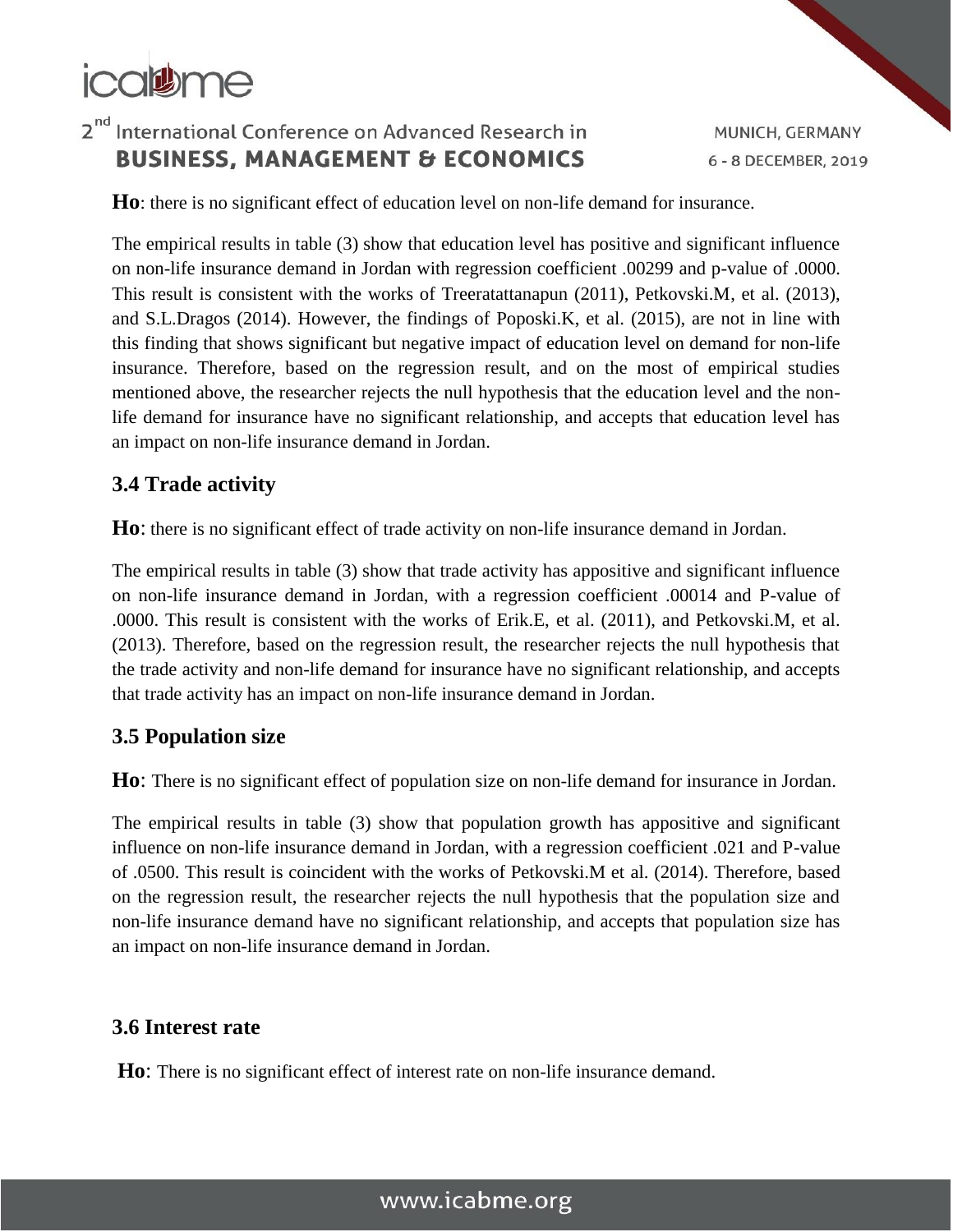

MUNICH, GERMANY 6 - 8 DECEMBER, 2019

The empirical result in table (3) shows that interest rate has a negative and significant influence on non-life insurance demand in Jordan. Interest rate regression coefficient is .000225, and the P-value is .0007. The result of this study is in line with the work of Boubaker.H, and Sghaier.N (2012), and Swiss Re (2012). Therefore, based on the regression result, the researcher rejects the null hypothesis that the interest rate and non-life insurance demand have no significant relationship, and accepts that interest rate has a negative and significant impact on non-life insurance demand in Jordan.

#### **3.7 Inflation rate**

**Ho**: There is no significant effect of inflation rate on non-life insurance demand in Jordan.

The empirical results in table (3) show that inflation rate has a negative but not significant influence on non-life insurance demand in Jordan. Inflation rate regression coefficient is .000173 and the P-value is 0.5207. The result implies that there is no significant influence of inflation on non-life demand for insurance in Jordan. Therefore the null hypothesis that the inflation rate and non-life insurance demand have no significant that would be accepted. This results is no surprising because large part of non-life insurance activities in Jordan is subject to regulated prices, such as the price of third party car passengers insurance.

### **4. Conclusions**

The study has examined the determinants of non-life insurance in Jordan in which is used multiple regression model, the analysis results have indicated that income level, education level, population size, trade activity, and interest rate affect the demand for non-life insurance in Jordan. Also, the results have shown that even though the inflation rate is negatively related to demand for non-life in Jordan, it has no significant impact on the non-life insurance demand.

The finding of this study has important implications on policy formulation for the policymakers of the marketing directors of the non-life insurance companies in Jordan. This finding may help them developing pricing strategies to achieve targeted sales for non-life insurance businesses.

### **A ppendix (1):-**

Figare(1) appendis(1): historical devclopmeant of insuranes pentration (TP) over the period (1990-2015).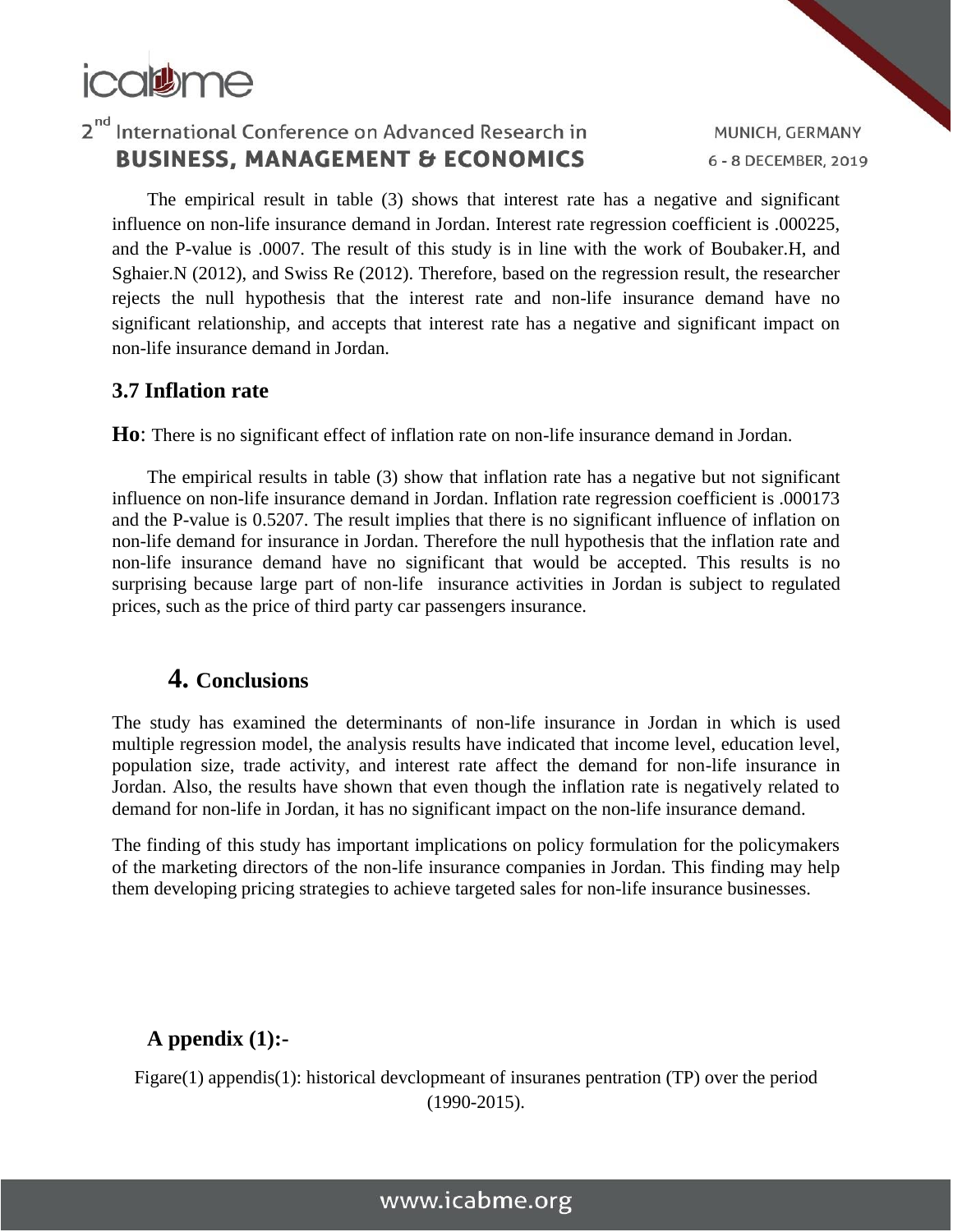

# $2^{\text{nd}}$  International Conference on Advanced Research in **BUSINESS, MANAGEMENT & ECONOMICS**

MUNICH, GERMANY 6 - 8 DECEMBER, 2019



Figure(2) appendix(1): historical development of trade size (TO) over the period (1990-2015).

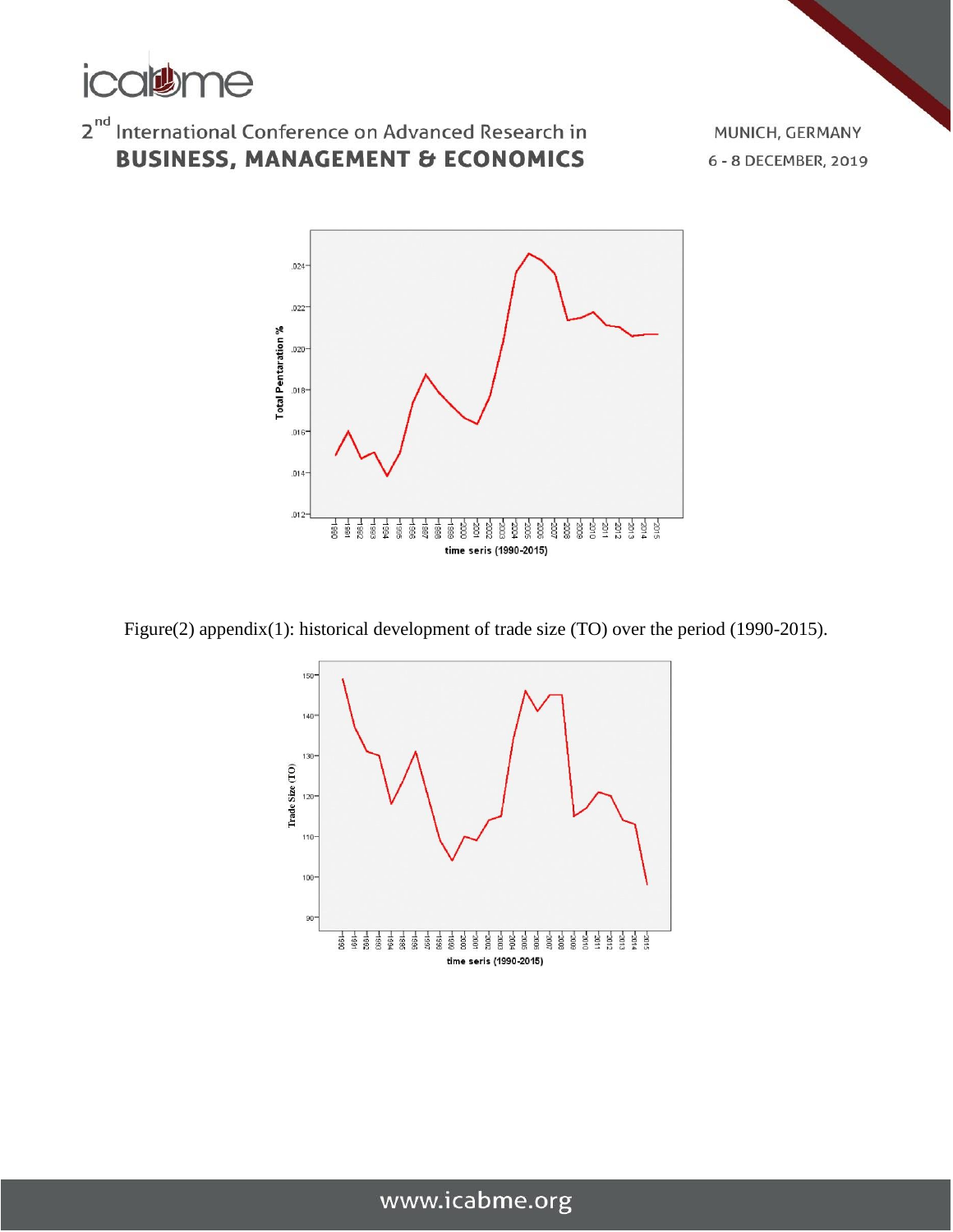

MUNICH, GERMANY 6 - 8 DECEMBER, 2019

Figure(3) appendix(1): historical development of percapita income, inflation rate, school year expected, and interest rate over the period (1990-2015).



Figure (4) appendix (1): historical development of population growth over the period

(1990-2015).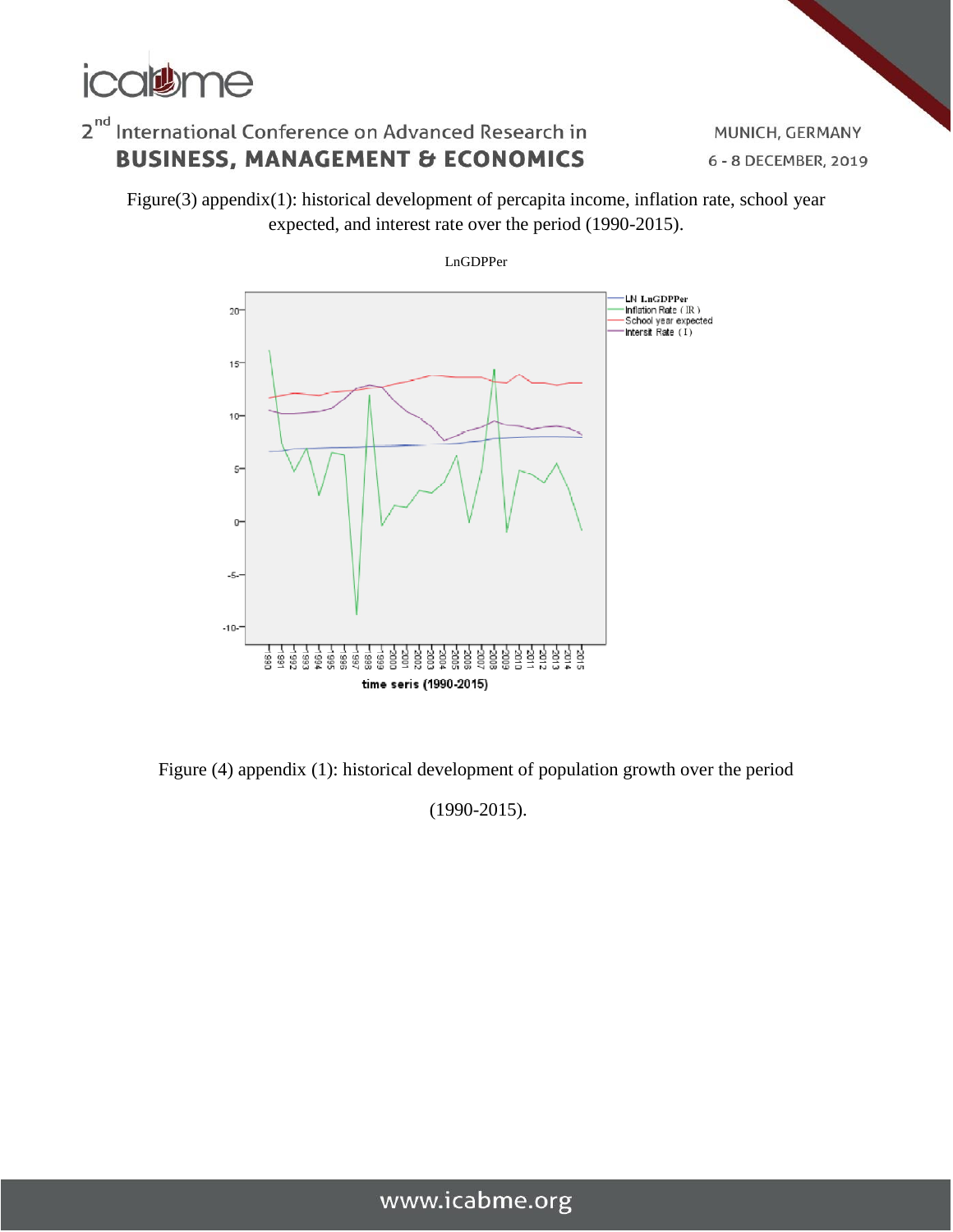

# $2^{\text{nd}}$  International Conference on Advanced Research in **BUSINESS, MANAGEMENT & ECONOMICS**

MUNICH, GERMANY 6 - 8 DECEMBER, 2019



## **A appendix (2)**

|                                                         | UNIT ROOT TEST TABLE (PP) |                |                            |                |            |                |                |                |
|---------------------------------------------------------|---------------------------|----------------|----------------------------|----------------|------------|----------------|----------------|----------------|
| <b>At Level</b>                                         |                           |                |                            |                |            |                |                |                |
|                                                         |                           | <b>TP</b>      | LnGDPPer                   | IL             | IR         | <b>SYE</b>     | TO             | PG             |
|                                                         | t-Statistic               | $-1.5399$      | $-1.0696$                  | $-0.8673$      | $-4.2368$  | $-1.9310$      | $-1.9104$      | $-2.8220$      |
| With Constant                                           | Prob.                     | 0.4974         | 0.7113                     | 0.7816         | 0.0033     | 0.3136         | 0.3224         | 0.0695         |
|                                                         |                           | n <sub>0</sub> | n <sub>0</sub>             | n <sub>0</sub> | ***        | n <sub>0</sub> | n <sub>0</sub> | $\ast$         |
|                                                         | t-Statistic               | $-1.7542$      | $-1.5966$                  | $-2.0969$      | 4.1032     | $-1.2488$      | $-1.9044$      | $-3.0974$      |
| With Constant & Trend                                   | Prob.                     | 0.6961         | 0.7653                     | 0.5225         | 0.0192     | 0.8773         | 0.6223         | 0.1284         |
|                                                         |                           | n0             | n <sub>0</sub>             | n <sub>0</sub> | $***$      | n0             | n <sub>0</sub> | n0             |
|                                                         | t-Statistic               | 0.4398         | 3.3054                     | $-1.1505$      | $-2.9698$  | 1.0586         | $-1.1873$      | $-0.2273$      |
| Without Constant & Trend                                | Prob.                     | 0.8016         | 0.9994                     | 0.2208         | 0.0048     | 0.9193         | 0.2084         | 0.5942         |
|                                                         |                           | n0             | n <sub>0</sub>             | n <sub>0</sub> | ***        | n0             | n <sub>0</sub> | n <sub>0</sub> |
|                                                         |                           |                |                            |                |            |                |                |                |
|                                                         |                           |                | <b>At First Difference</b> |                |            |                |                |                |
| d(SYE)<br>d(TP)<br>d (LnGDPPer)<br>$d$ (IL)<br>$d$ (IR) |                           |                |                            |                |            |                | d(TO)          | d(PG)          |
|                                                         | t-Statistic               | $-3.1279$      | $-3.7456$                  | $-3.3912$      | $-9.0151$  | $-6.0225$      | 4.1717         | $-8.7245$      |
| With Constant                                           | Prob.                     | 0.0378         | 0.0098                     | 0.0216         | 0.0000     | 0.0000         | 0.0037         | 0.0000         |
|                                                         |                           | $**$           | ***                        | $**$           | ***        | ***            | ***            | ***            |
| With Constant & Trend                                   | t-Statistic               | $-2.9727$      | $-3.8723$                  | $-3.3294$      | $-10.7094$ | $-6.6112$      | $-4.0148$      | $-10.7599$     |
|                                                         | Prob.                     | 0.0296         | 0.0298                     | 0.0855         | 0.0000     | 0.0001         | 0.0223         | 0.0000         |
|                                                         |                           | $***$          | **                         | $\ast$         | ***        | ***            | $***$          | ***            |
|                                                         | t-Statistic               | $-3.1648$      | $-2.4251$                  | $-3.2550$      | $-7.1207$  | $-5.9206$      | 4.1546         | $-8.8728$      |
| Without Constant & Trend                                | Prob.                     | 0.0029         | 0.0177                     | 0.0023         | 0.0000     | 0.0000         | 0.0002         | 0.0000         |
|                                                         |                           | ***            | **                         | ***            | ***        | ***            | ***            | ***            |
|                                                         |                           |                |                            |                |            |                |                |                |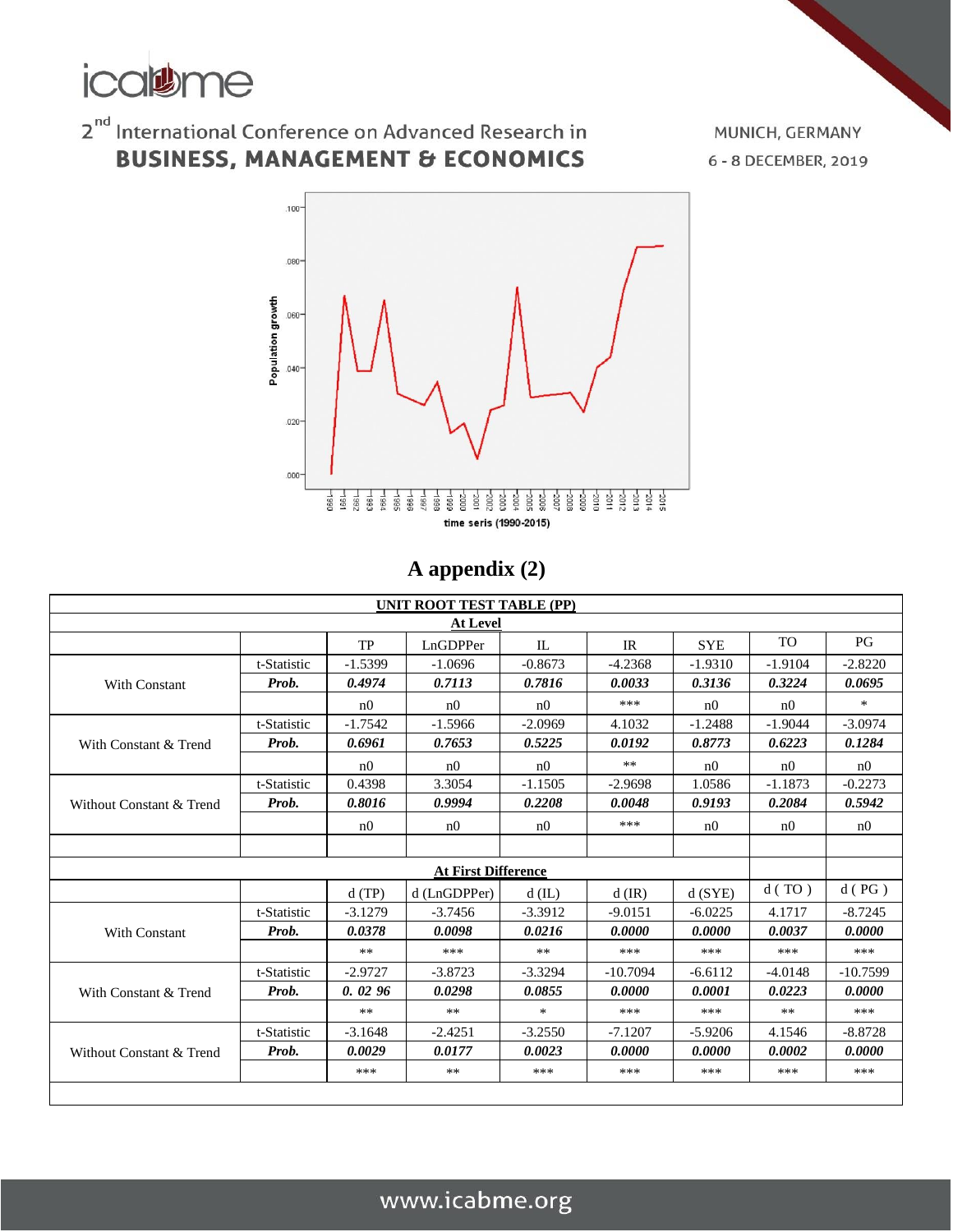

Notes: (\*) Significant at the 10%; (\*\*) Significant at the 5%; (\*\*\*) Significant at the 1%. and (no) Not Significant \* MacKinnon (1996) one-sided p-values.

#### Note:

- 1. accept null hypothesis: variable has a unit root if test value> or (< absolute value) Critical Value
- 2. Include in test equation: (intercept).

#### **A appendix (3)**

Results of joint integration test method (Johansson)

| The test               | The critical value   Calculated value<br>for the test at $5\%$ |          | Prob. $**$ |
|------------------------|----------------------------------------------------------------|----------|------------|
| <b>Trace Statistic</b> | 111.7805                                                       | 267.4112 | 0.000      |
| Max-Eigen Statistic    | 42.77219                                                       | 83.74793 | 0.000      |

\*\* At significant level at 5%

#### **References:**

Arena.M, (2006), Doej insurance market Activity promotes Economic growth? A crosscountry for industrialized and developing countries. World Bank policy research paper 4028 Dee. 2006.

Brown,M, Chung J.W., and Frees,W (2000) international property – liability insurance consumption the Jordan of risk and insurances, 67 PP 73-90.

Beenstock,M., Dickinson, g., and Khajuria, S. (1988). The relationship between property – liability insurance penetration and income: an international analysis. The journal of risk and insurance, 55 PP 259-272.

Boubaker.H., and Sghaire.N (2012) How do the interest rate and the inflation 5rate affect the non-life insurance premiums? BULLITIN France AIS'D Actuarial. Vol 12 no4 PP87-111.

Bhata.S.B., and Yadav.B (2013), non-life insurance in India: an Empirical analysis. Journal of Research in humanities and Social Science. Val (4) PP 2347-5404.

## www.icabme.org